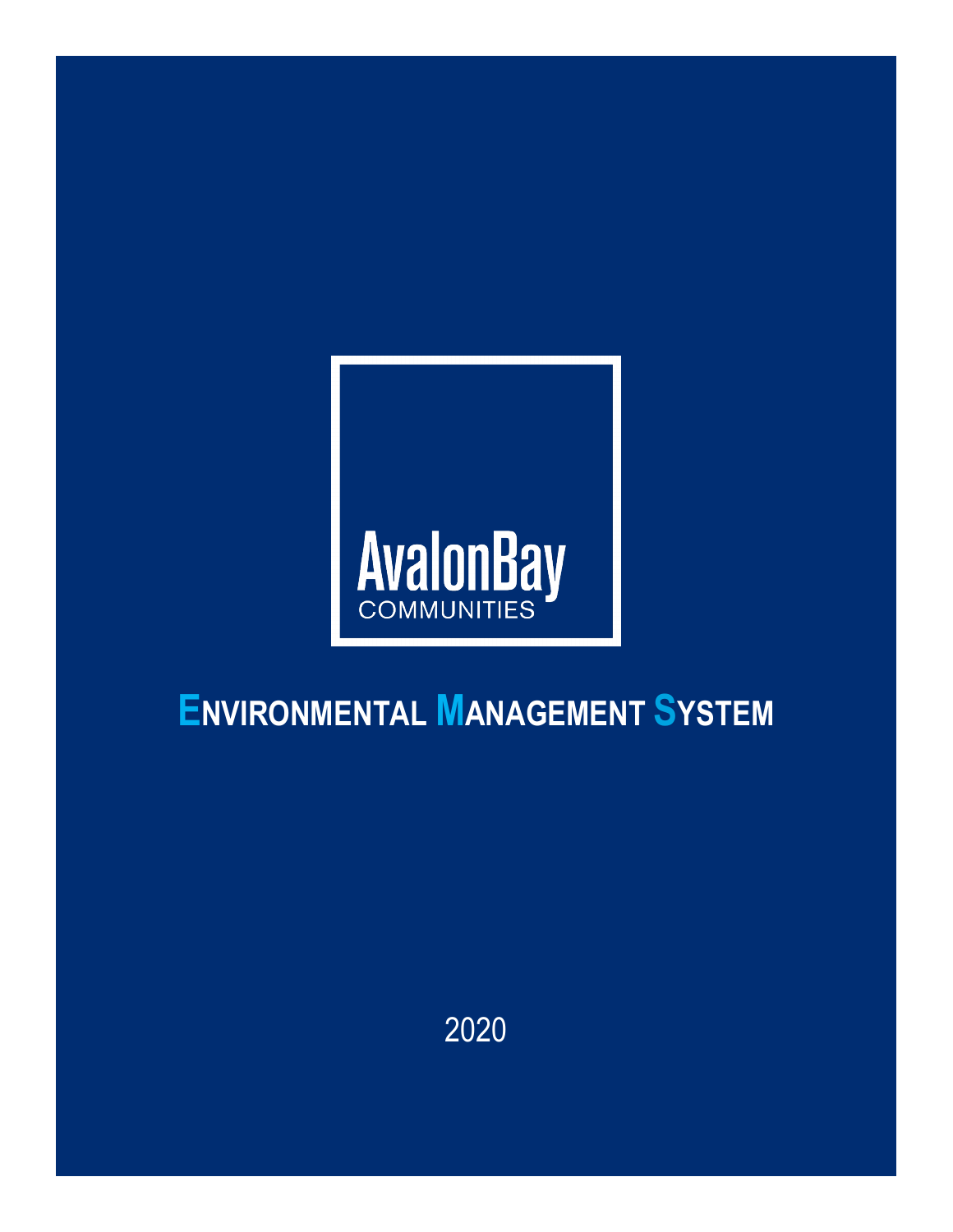### **CONTENTS**

| NONCONFORMITY, CORRECTIVE ACTION AND PREVENTIVE ACTION  9 |  |
|-----------------------------------------------------------|--|
|                                                           |  |
|                                                           |  |
|                                                           |  |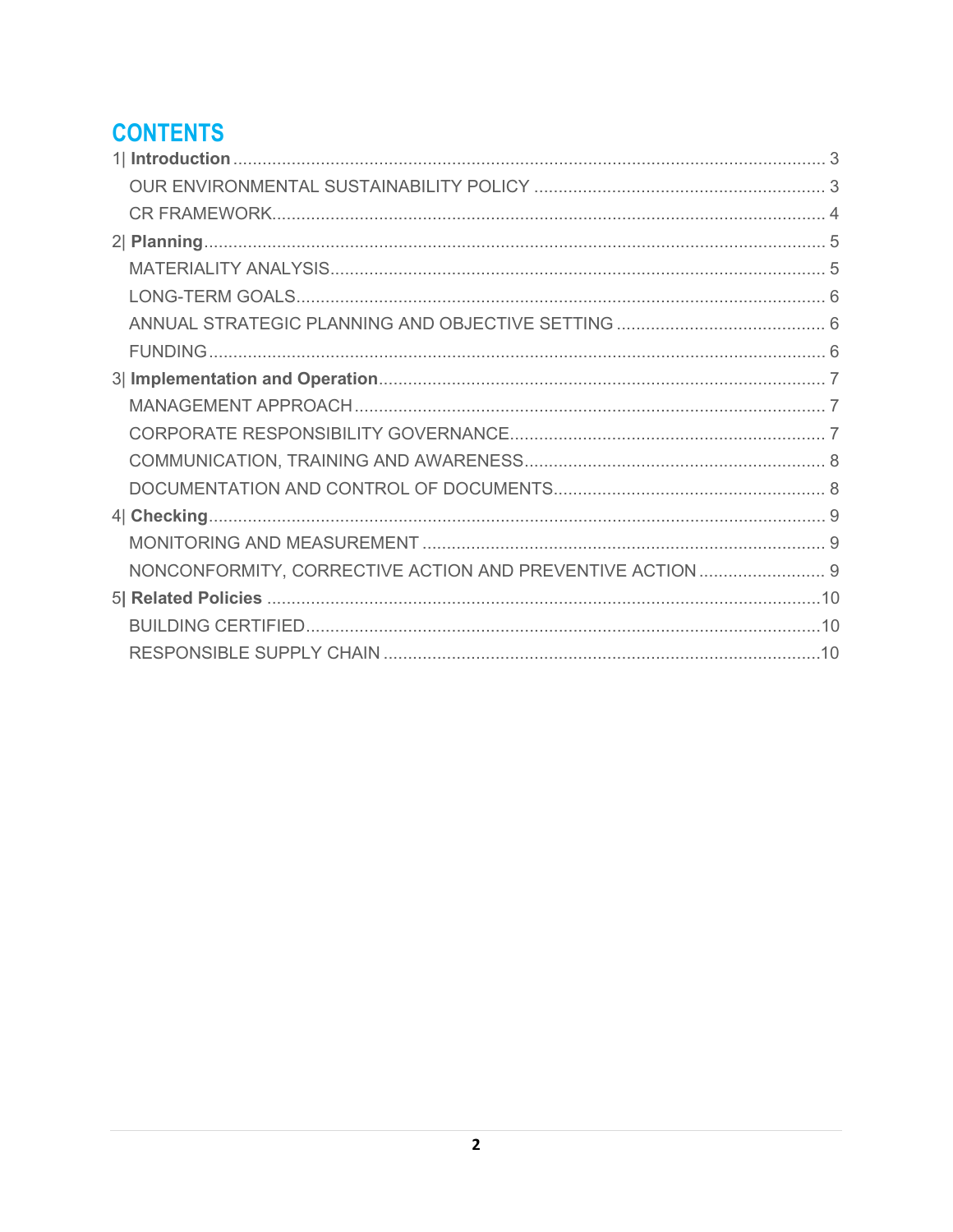# <span id="page-2-0"></span>**1| Introduction**

<span id="page-2-1"></span>AvalonBay's publicly available Environmental Management System is aligned with ISO 14001 and is designed to guide our environmental sustainability efforts. We align with ISO 14001 to show clearly how we plan, carry out, check, and revise our sustainability initiatives throughout the year.

#### **OUR ENVIRONMENTAL SUSTAINABILITY POLICY**

By developing, operating and investing in high density housing, we contribute to more efficient land use patterns and enable our residents to reduce their environmental footprint. Our goal is to ensure prudent environmental stewardship through a holistic approach that focuses on maximizing resource efficiencies, mitigating climate change risks, reducing greenhouse gas emissions, and reducing waste streams, while ensuring an effective use of energy, water and non-renewable resources. We also recognize that we have a role to play in communicating good environmental practices to all our stakeholders.

We work with associates, partners, suppliers and our residents to deliver on our environmental policy objectives. In order to accomplish these objectives, we endeavor to:

- Establish long-term goals and programs that drive energy, water, waste and Greenhouse Gas Emissions reductions, among other CR goals, implementing improved efficiencies into our communities and reporting publicly and annually on our progress toward these goals
- Independently audit and verify our energy, water, and waste data
- Develop and implement an energy management system (EMS)
- Develop and implement an energy use measurement and monitoring program
- Analyze the portfolio for risks associated with climate change and stronger storm cycles, and determine resiliency strategies to mitigate these risks
- Promote recycling and use of recycled materials, while striving to reduce the consumption of all materials wherever possible
- Work closely with and consult our key stakeholders to develop and implement environmental improvement initiatives and stay ahead of environmental issues
- Enhance our supply chain's environmental sustainability and, where practicable, engage with and encourage suppliers and contractors who are actively minimizing their impact on the environment
- Support resident endeavors to achieve their environmental objectives, through developing and offering market-leading sustainable buildings with improvements in apartment operating efficiency
- Provide an environmentally sound workplace for our associates and establish standards that promote the use of environmentally friendly processes and materials that complement and enhance existing safety standards
- Communicate our Environmental Sustainability Policy and our commitment to environmental best practices to associates, residents and other stakeholders, and make the policy and our commitment known to the public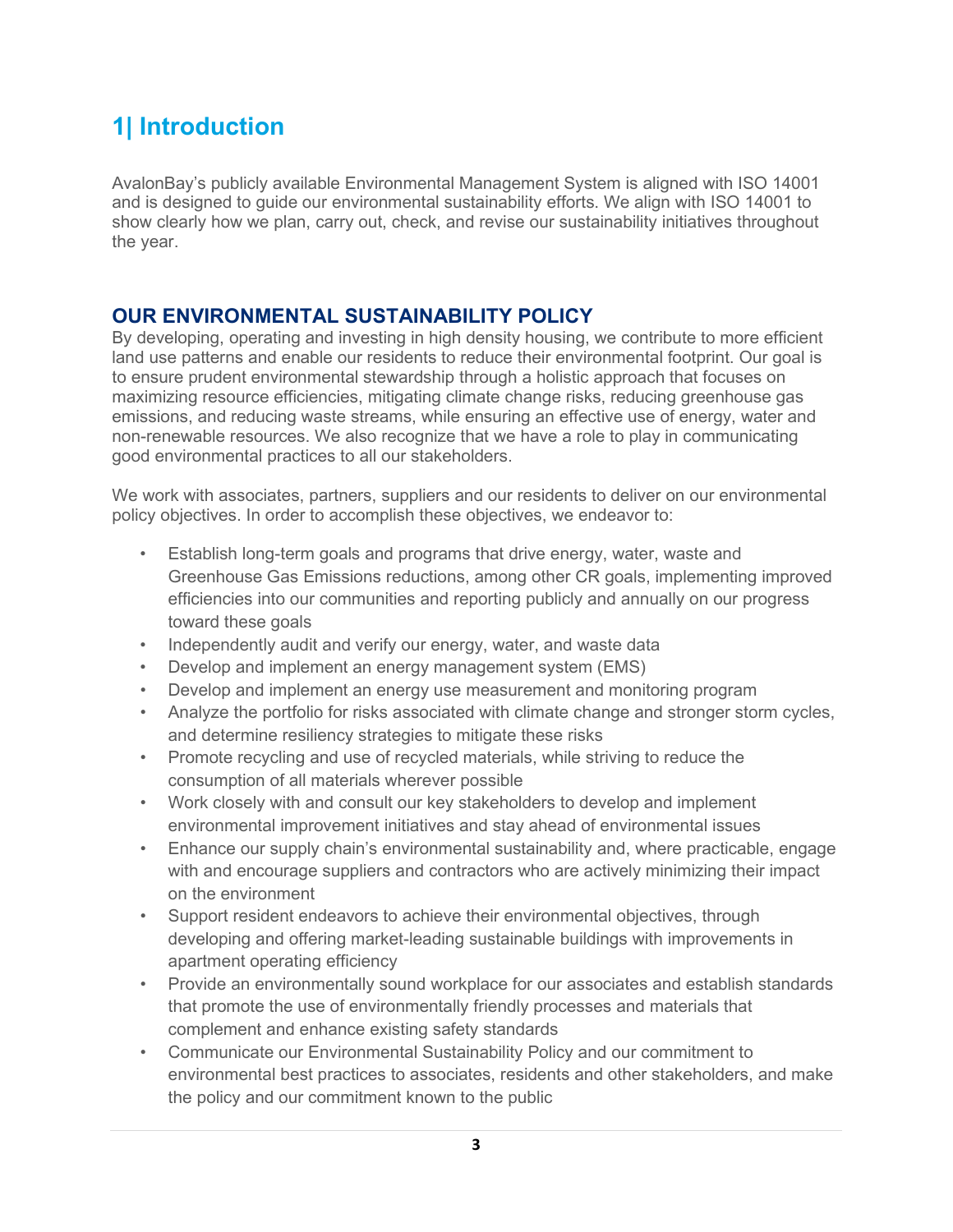#### <span id="page-3-0"></span>**CR FRAMEWORK**

AvalonBay has a clearly defined Corporate Responsibility framework which highlights the importance of environmental, social and governance programs as part of the overall CR structure. The framework organizes the focus areas of the program with regard to their impact on our most important stakeholders. At the heart of all we do are our three core values, and the outcomes of the CR Program are shown as well: business impact, transparency and company reputation.

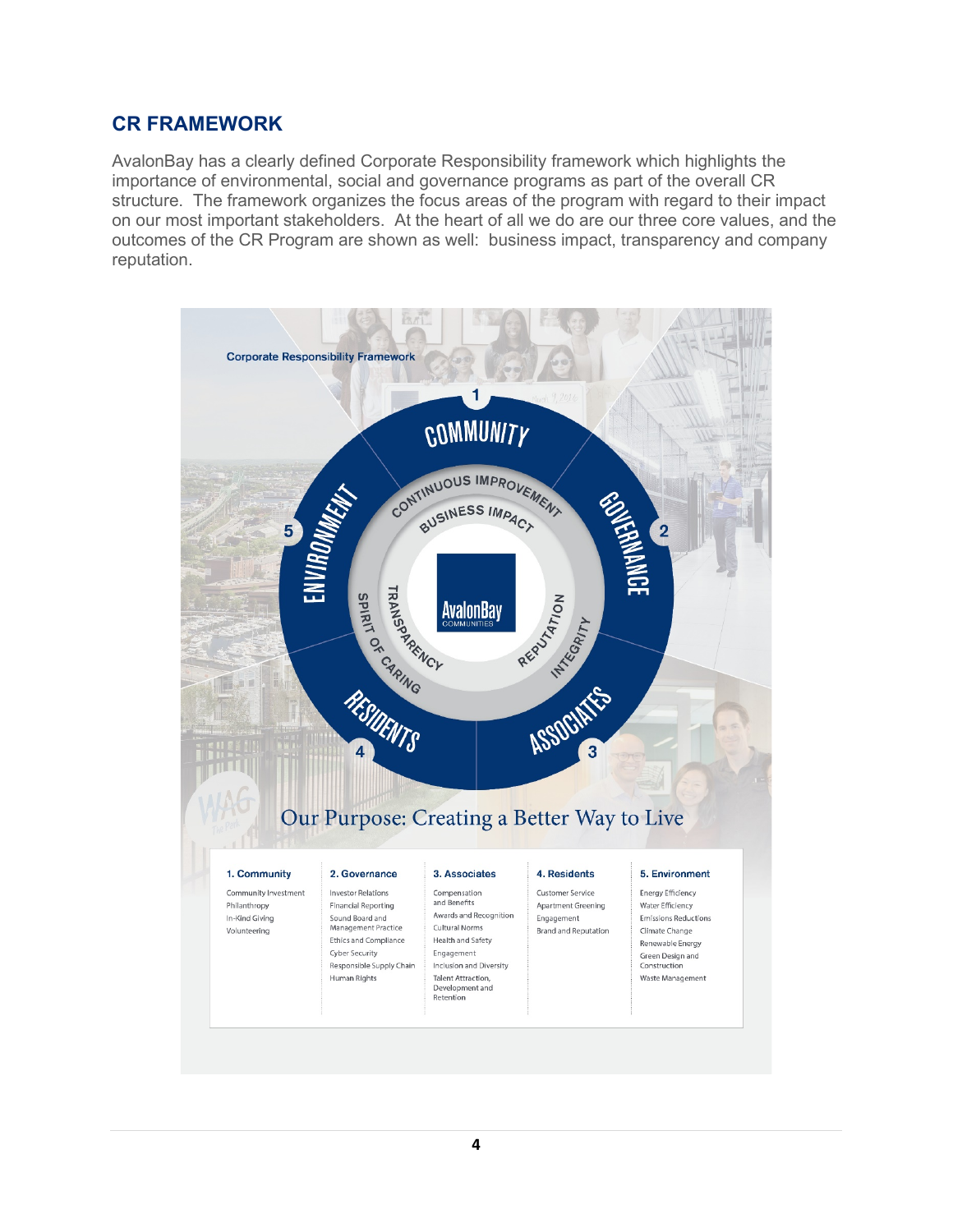### <span id="page-4-0"></span>**2| Planning**

Our environmental management system is framed and established through a planning process that includes the following sequential elements:

- Materiality analysis: *What's most important to the Company and our stakeholders?*
- Long-Term goals: *What are our long-term targets for what's most important?*
- Annual strategic planning and objective setting: *How do we get there?*
- Funding: *How do we pay for getting there?*

The following sections describe each of these elements in more detail.

#### <span id="page-4-1"></span>**MATERIALITY ANALYSIS**

In 2018, as a refresh to our original 2014 materiality analysis, we established a new foundation for our efforts by determining what CR factors are of most significance to our stakeholders. We conducted an in-depth materiality analysis by surveying associates, residents, suppliers, investors and the AvalonBay Board of Directors, as well as reaching out to community representatives and public officials in our markets. We chose to survey these stakeholders because they have a long-term, abiding stake in the success of the company, and/or they directly impact our environmental, social and governance (ESG) progress. The results of the analysis are seen in the following figure.

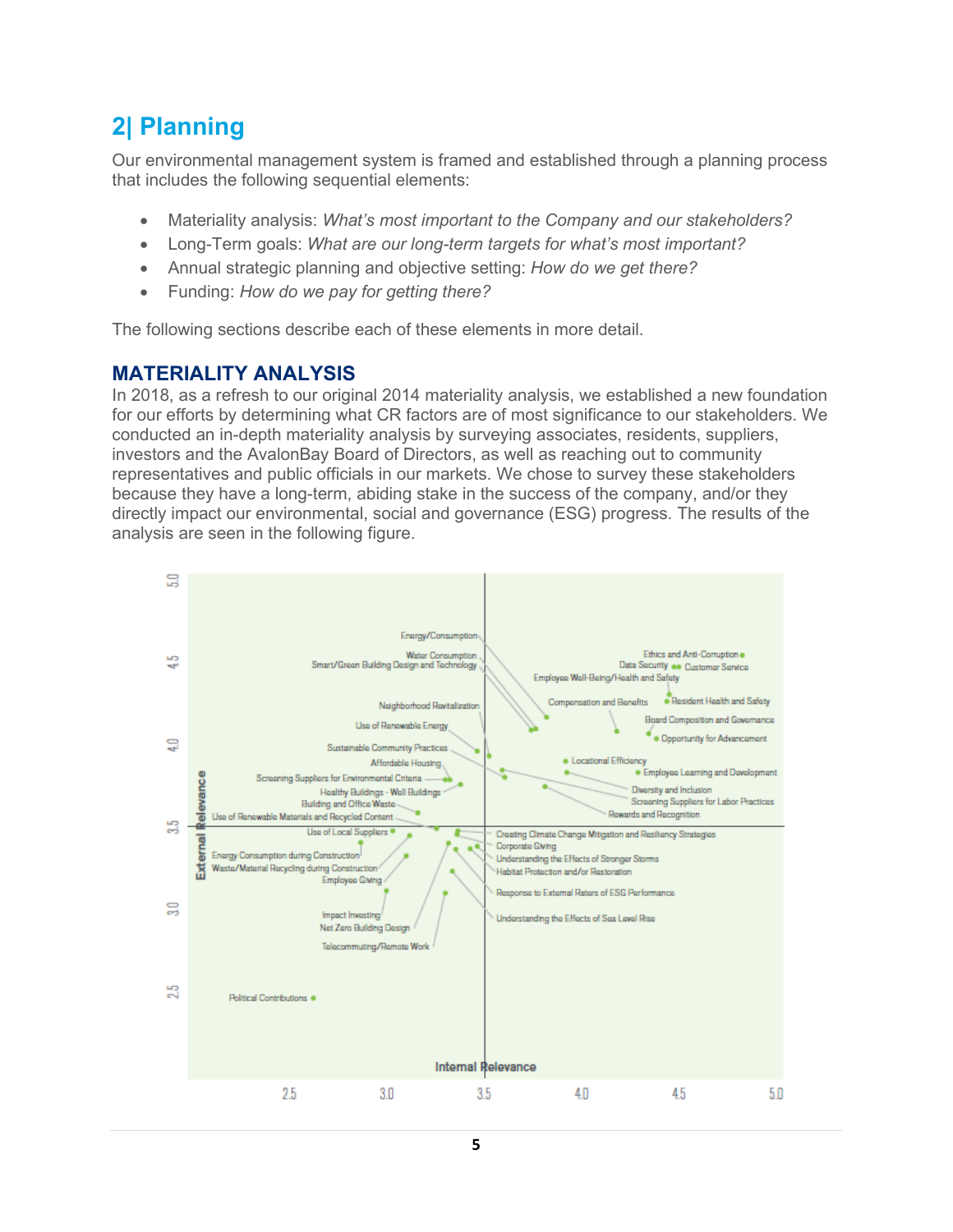This analysis was used to inform our strategic planning and goal-setting process, and is a key ongoing input to our GRI-G4 reporting scope for our annual CR Reports, which can be viewed here:<http://www.avaloncommunities.com/about-us/corporate-responsibility/cr-reports>

#### <span id="page-5-0"></span>**LONG-TERM GOALS**

With the foundation established through our materiality analysis, we set out to establish a set of goals for the Company. Our 2020 CR Goals, established in 2015, follow. In 2019 we closed out our EUI goal and replaced it with approved Science-Based Targets, focused on Scope 1, 2 and 3 emissions reductions:

- Science Based Targets: 53% reduction (per sq/ft) in scope 1 and 2 greenhouse gas (GHG) emissions and 47% reduction (per sq/ft) in scope 3 emissions by 2030.
- Energy: 15% reduction in Energy Use Intensity (EUI) of the entire portfolio (goal now superceded by our SBT's)
- Water: 15% reduction in Water Use Intensity (WUI) of the entire portfolio
- Residents: 20% increase in our Net Promoter Score from a 2014 baseline
- Associates: 75th percentile or better on associate engagement
- Community: Increase annual community investment to \$2.2M total cash and in-kind

#### <span id="page-5-1"></span>**ANNUAL STRATEGIC PLANNING AND OBJECTIVE SETTING**

Each year the Vice President of Corporate Responsibility (VPCR) establishes an annual strategic plan that includes objectives for our environmental sustainability initiatives. These objectives cover:

- Energy and GHG reduction projects
- Water reduction projects
- Resident and associate engagement activities
- Building certifications
- Rebate and incentive capture

This annual objective setting is done in the context of our materiality analysis and the outcomes from each objective are tied to achievement of the 2020 goals.

#### <span id="page-5-2"></span>**FUNDING**

Once the strategic plan is set for the year, the VPCR establishes a dedicated capital improvements budget for the initiatives identified in the plan. The budget is reviewed by senior management and presented to the CR Committee. Once approved each project goes through a rigorous internal ROI analysis to ensure sustainability and economic return thresholds are met before funding is released. Once released the project is tracked for a minimum of two years after implementation to confirm that performance improvements are delivered as expected.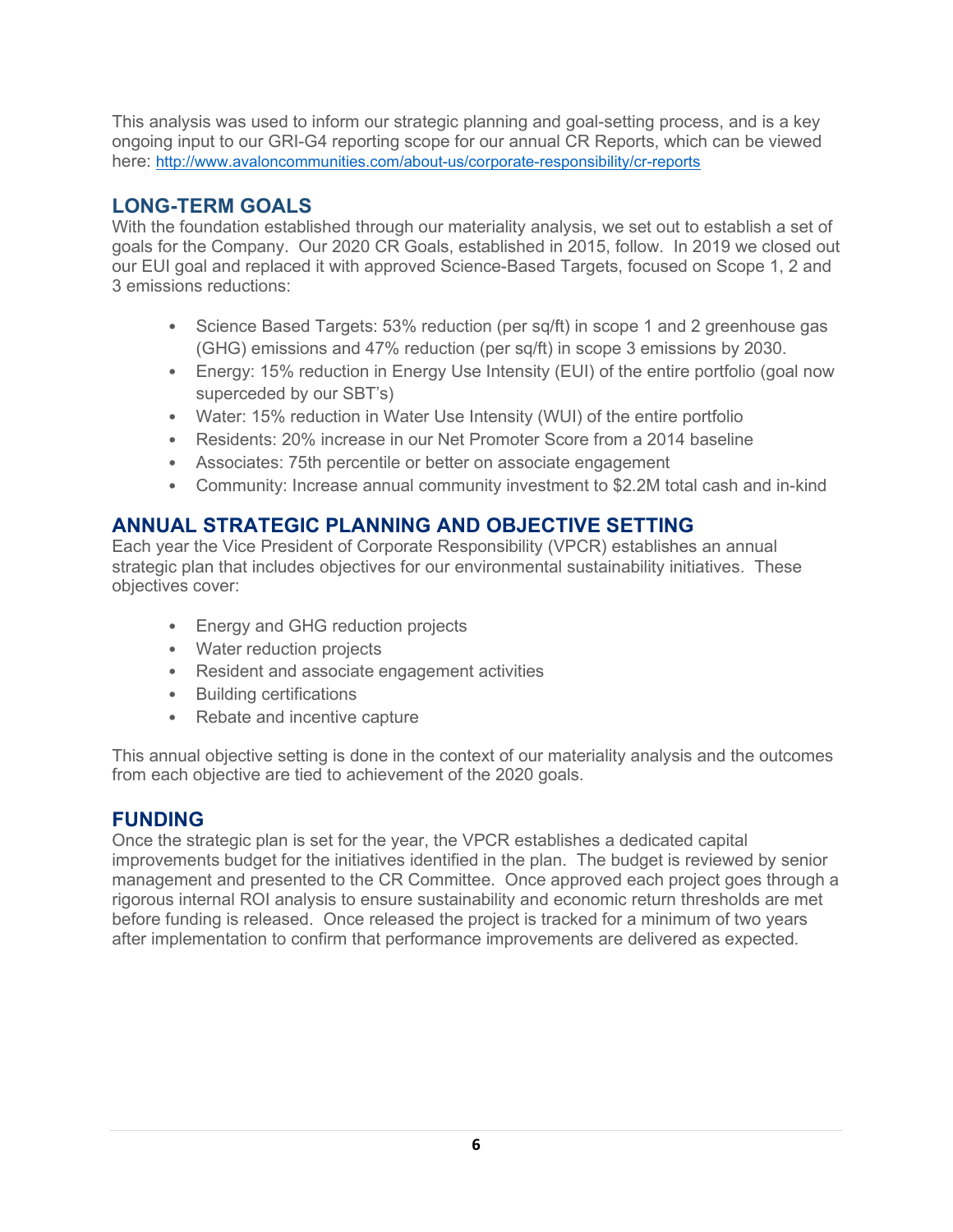### <span id="page-6-0"></span>**3| Implementation and Operation**

#### <span id="page-6-1"></span>**MANAGEMENT APPROACH**

Our materiality analysis is an important component of our approach to managing CR progress and reporting. In general, our management approach consists of:

- Determining materiality (based on internal and external stakeholder input) with periodic updates
- Establishing long-term goals aligned with our materiality analysis
- Establishing annual objectives that put in place initiatives and strategies to achieve our 2020 goals

The mechanisms in place for monitoring the effectiveness of this approach include internal stakeholder feedback and benchmarking against industry peers. We also track progress and gaps against our submissions to external raters like GRESB and the CDP. Results are communicated to our associates via quarterly updates and externally in our annual CR report.

Each year, we establish a CR plan to guide our efforts during the year. The plan is reviewed with our Board of Directors and key internal stakeholders. A corresponding budget is prepared that enables dedicated capital spend on CR initiatives, with a design to fund high-return projects in water and energy efficiency as well as the strategic philanthropy plan.

#### <span id="page-6-2"></span>**CORPORATE RESPONSIBILITY GOVERNANCE**

The vice president of corporate responsibility (VPCR) reports to our chief financial officer (CFO) and leads both the environmental sustainability and strategic philanthropy programs for AvalonBay. The VPCR is responsible for implementing all programming and transparently reporting on progress. He regularly reviews CR objectives and the potential impacts of climate change on our business with the CFO. The VPCR keeps an active watch for business-related CR risks and opportunities. The process includes integration of asset-level concerns and initiatives designed to either mitigate risks or take advantage of opportunities (or both), which are paid for through redevelopment funds or a dedicated Sustainability Capex Fund.

In our process, a 20% target for internal rate of return is typically used to prioritize the larger sustainability projects with the most promising returns. These projects often entail energy/water consumption reduction and reduction of our carbon footprint related to building construction and operation. The process for identifying risks/opportunities includes an annual survey of company officers and less frequent surveys of a wider group of company stakeholders including customers, associates, suppliers and board members, among others.

#### **CR GOVERNANCE INCLUDES THE FOLLOWING DELIBERATIVE BODIES:**

**CR COMMITTEE:** A select interdisciplinary group representing multiple functional groups, the CR Committee is responsible for implementing the CR strategy and steering initiatives throughout the year. It meets every month.

**PHILANTHROPY COMMITTEE:** Chaired by the VPCR, the Philanthropy Committee meets twice a year and steers our strategic philanthropy investments and Building Strong Communities program. It consists of the CEO, CIO, CFO, COO, Sr. VP of Human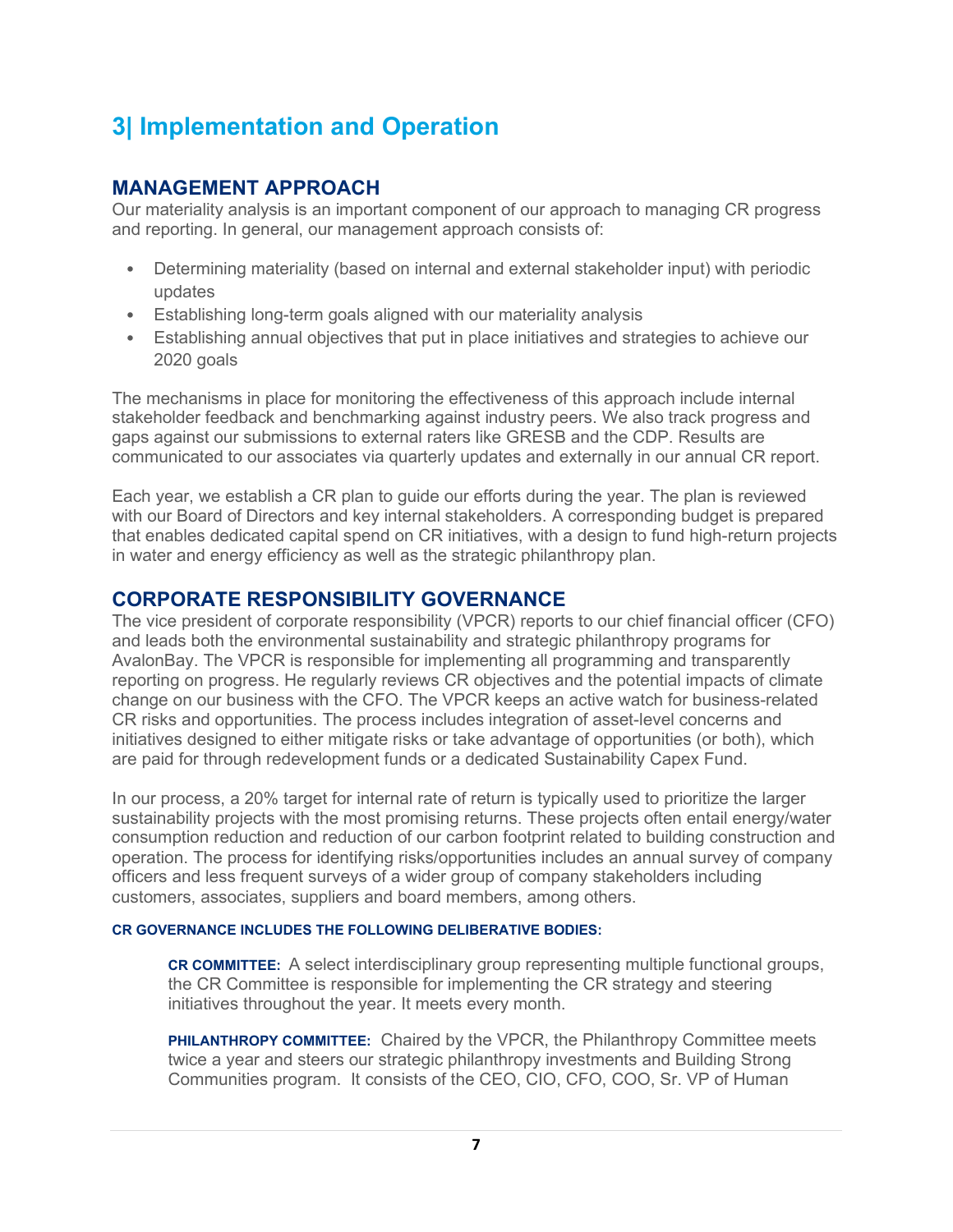Resources, Senior Vice President of Brand and Marketing and Sr. Manager of Corporate Responsibility.

**AVALONBAY BOARD:** Annually, the CIO and VPCR engage in a dialogue with the AvalonBay Board of Directors. Progress against our CR goals is reviewed, and the board provides input on strategic direction.

#### <span id="page-7-0"></span>**COMMUNICATION, TRAINING AND AWARENESS**

The annual plan is reviewed by the CR Committee and select senior management, and presented in summary to the AvalonBay Board. The VPCR then communicates it more widely via a variety of communication and training efforts, including:

**QUARTERLY UPDATES:** Each quarter the CR team provides an update to the entire Company via the AvalonBay's newsletter/magazine, Connections. This provides an update to associates on CR Progress, including achievement of annual objectives and 2020 Goals.

**DEPARTMENTAL AND STAKEHOLDER PRESENTATIONS:** The VPCR presents to a variety of internal and external departments and organizations throughout the year, including our Design, Construction and Redevelopment teams and investors in the Company.

**ANNUAL EVENTS:** Webinars and events throughout the year, including our celebration of Earth Day, further communicate the 2020 goals and CR initiatives to all associates.

#### <span id="page-7-1"></span>**DOCUMENTATION AND CONTROL OF DOCUMENTS**

A central repository is used to store all CR-related documentation and foster cross-company collaboration. This repository is accessible to all associates who are engaged in CR activities. In addition, a company training platform, AvalonBay University (AVBU), is used to store CRrelated information for all AVB associates. Public documents are available on the company website, here: <http://www.avaloncommunities.com/about-us/corporate-responsibility>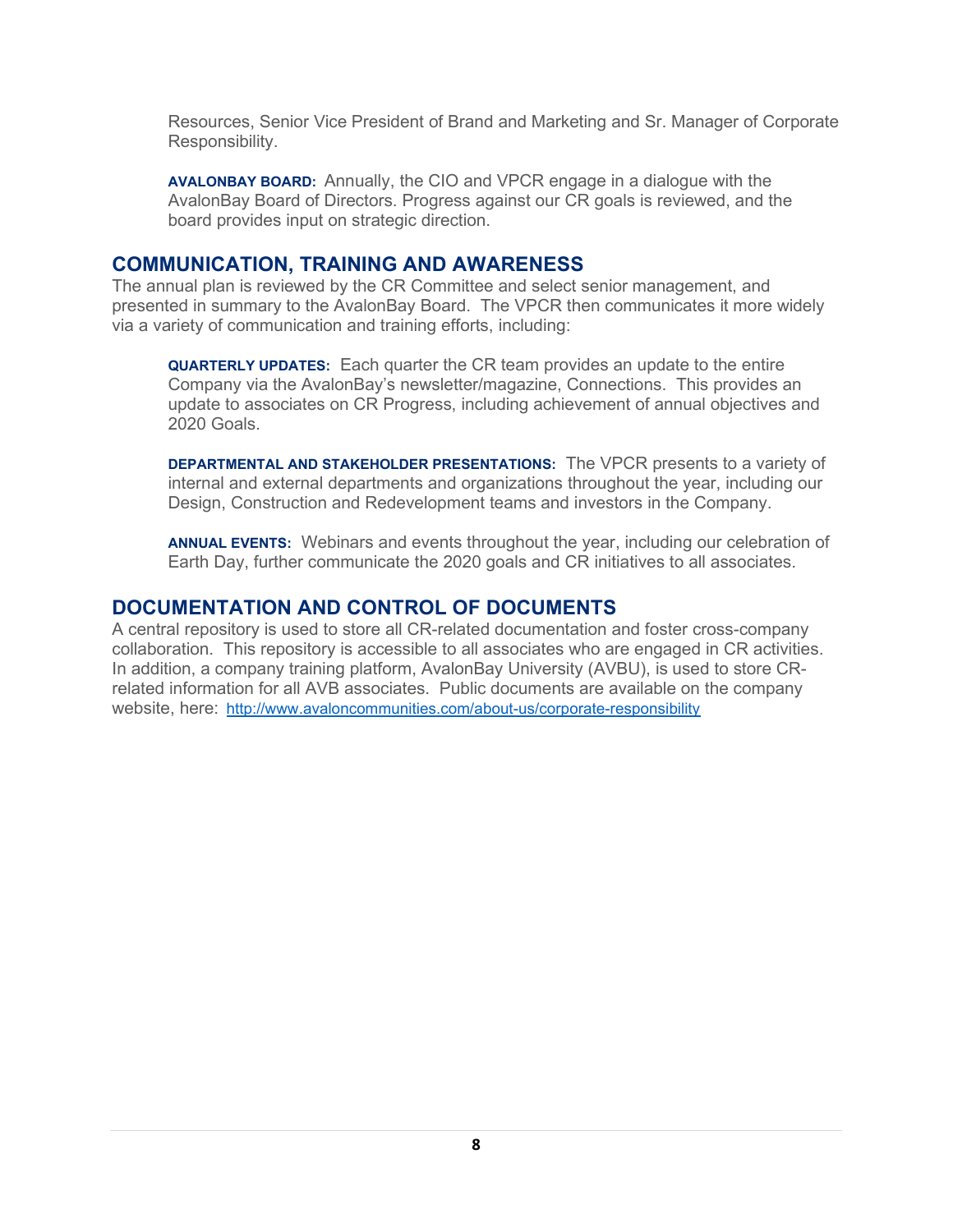# <span id="page-8-0"></span>**4| Checking**

#### <span id="page-8-1"></span>**MONITORING AND MEASUREMENT**

Progress against the company's 2020 goals is reported publicly in the annual [Corporate](http://www.avaloncommunities.com/about-us/corporate-responsibility/cr-reports)  [Responsibility Report.](http://www.avaloncommunities.com/about-us/corporate-responsibility/cr-reports) Data for the energy and water-use intensity goals is collected on an annual basis by the Company's environmental management team and the VPCR. The data is uploaded into EnergyStar's Portfolio Manager tool, and weather normalized. Data for the company's associate and resident goals is collected by the HR and Marketing departments, respectively. The VPCR leads the strategic philanthropy program, *Building Strong Communities*, and establishes the annual philanthropy budget and in-kind targets for each year in conjunction with the Philanthropy Committee. This budget and the in-kind targets are designed to increase each year incrementally to achieve the 2020 goal in philanthropy.

#### <span id="page-8-2"></span>**NONCONFORMITY, CORRECTIVE ACTION AND PREVENTIVE ACTION**

The VPCR reviews quarterly reports to monitor progress on energy, water and associate in-kind giving. These reports provide insight into how the company is performing against the annual plan and 2020 goals. The energy and water reports also identify outliers that enable corrective actions to address leaks or performance issues resulting in consumption spikes.

As the availability of real-time data becomes more prevalent it is the plan of the VPCR to improve quarterly monitoring on some buildings (high-rise, mid-rise) to a more real-time view.